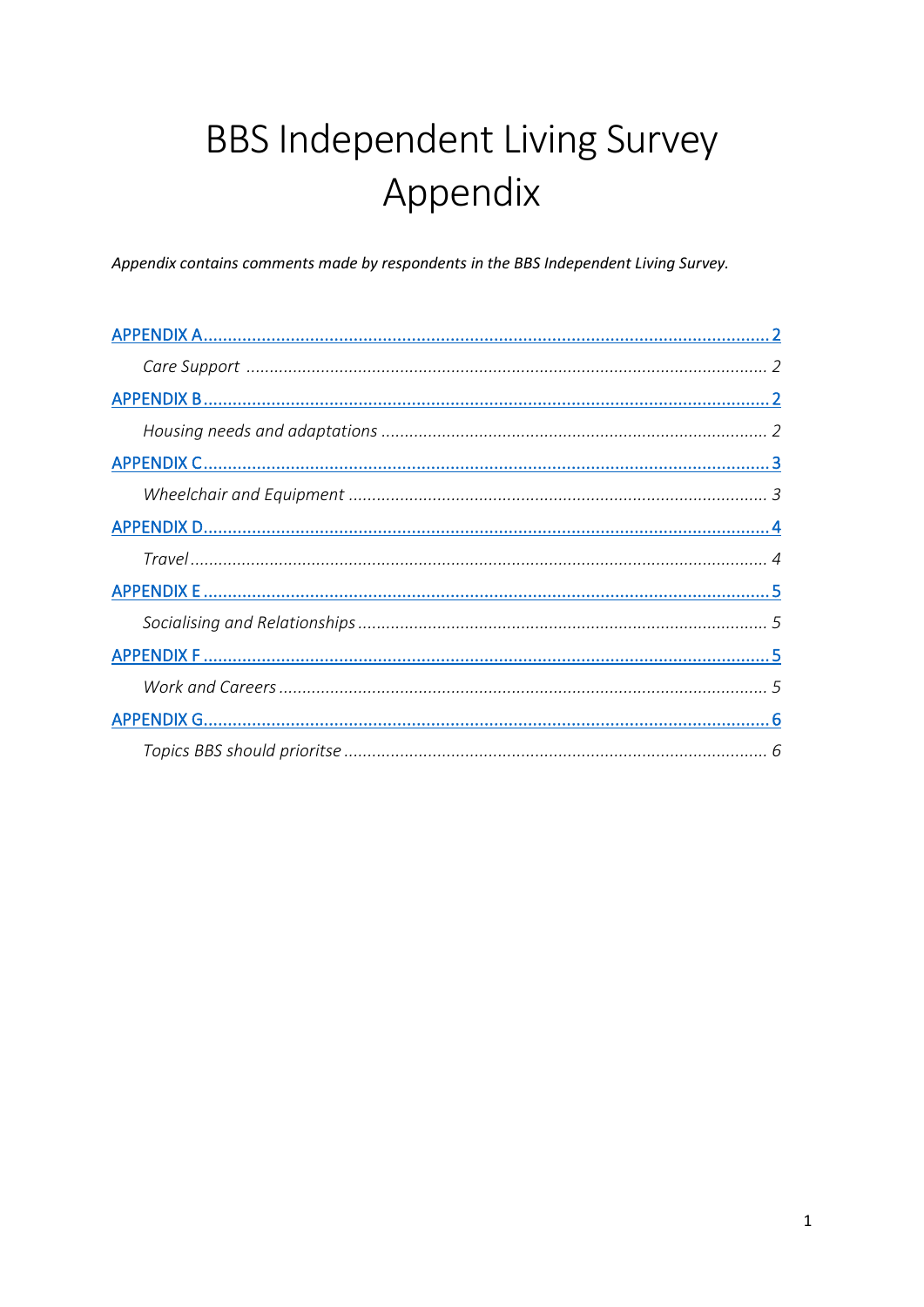# <span id="page-1-0"></span>Appendix A: Care Support

*"My husband is my official carer and I feel that Carer's allowance doesn't compensate him for all the work he does helping me."* 

*"I only personally need care if I have fractured rather than day to day. When I moved to university I fractured and needed care urgently to allow me to stay at university, which was hard. Now I have direct payments from my local authority in place should I need them and then I just repay what I don't use."* 

*"I pay for psychotherapy for both children, who suffer in different ways related to their OI. The complex psychological trauma of repeated unpredictable episodes of severe pain, and physical disability which leads to a stepwise reduction in what you are able to do, is poorly recognised. And then there is my own anxiety and guilt as an affected parent."*

*"I don't have regular carers, only have carers (family) when I fracture. I have an assistant dog that is self trained by me for what I need. He's trained to alert to front door being knocked, the alarms activated on my ventilator and oxygen generator, locate keys, fetch Morphine, help me with putting and taking things out the washing machine."* 

### <span id="page-1-1"></span>Appendix B: Housing Needs and Adaptations

*"Never thought to ask for help as I was convinced I would not get any"* 

*"There are a lot of hoops you have to jump through to get the adaptions you need. It can take up to a year to have things sorted, which is why I chose to self-fund."* 

*"I looked into funding for more adaptations (my house needs work done to be fit for a wheelchair indoors, ie new kitchen) but my husband and I have too many savings to qualify. I understand why grants are means tested but it feels very demeaning sharing your financial details with a stranger."* 

*"I have always been rejected for any application as I have a mild form and work full time. However I feel this is harsh because on the 40+ occasions I have had a fracture I would have benefited from a ramp for my wheelchair when I fractured my hip for example. But because this was temporary and not full time I got no support."* 

*"There is plenty of funding and grants available across the country to support you to get the adapted equipment or physical adaptions to be made to where you live. Check out local disability independent living organisations and with BBS to see what is available to ensure you get what you need especially if your landlord or local authority are not particularly forthcoming."*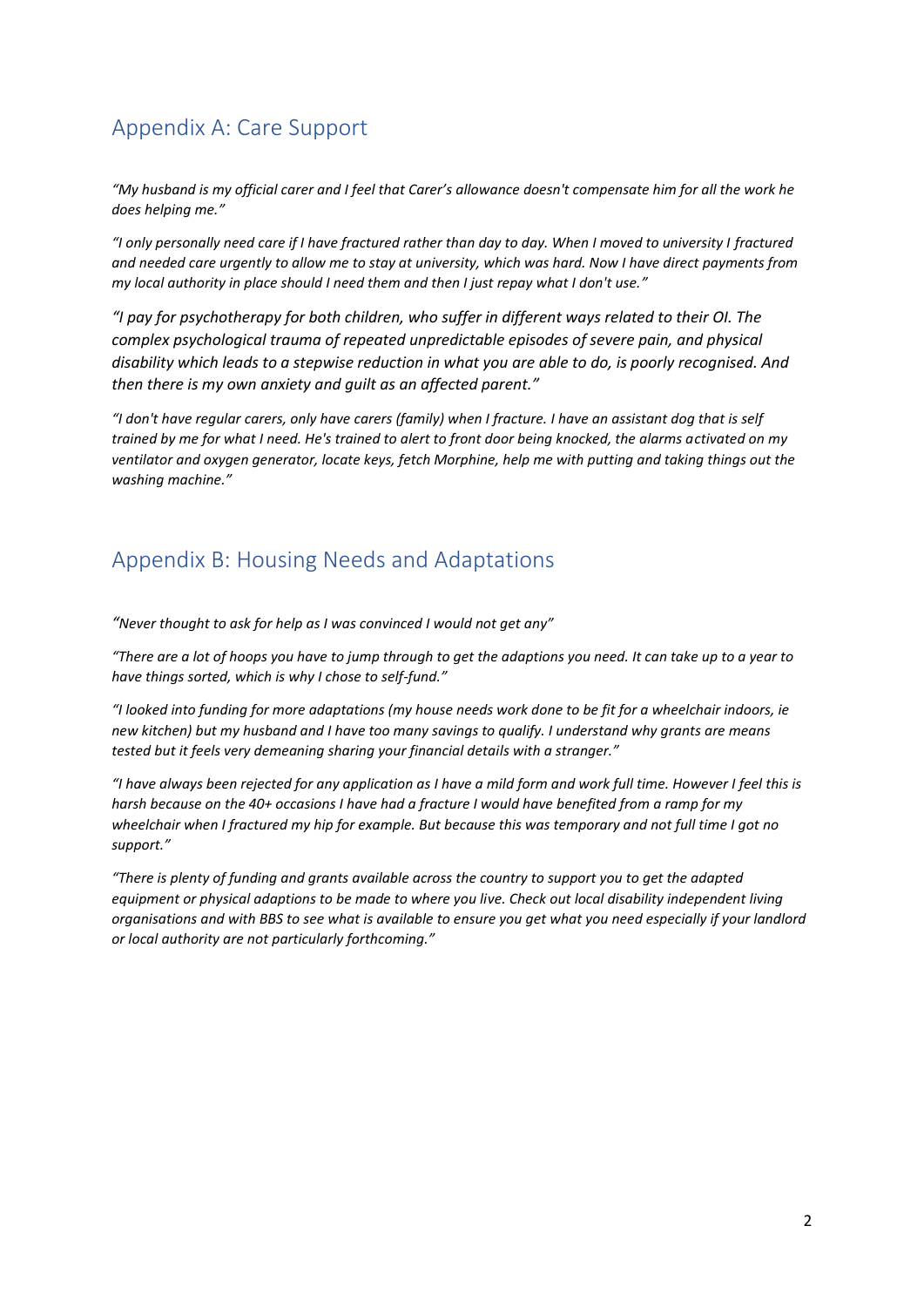# <span id="page-2-0"></span>Appendix C: Wheelchair and Equipment Requirements

*"I've been trying to get a new powered chair through wheelchair services with no success whatsoever. They seem largely incapable of being able to accommodate the needs of someone smaller and different in size and shape than the 'normal' wheelchair user."* 

*"My biggest problem was the wheelchair OT said I should have an electric wheelchair but because we do not have a through floor lift wheelchair services couldn't offer me one. They offered me a standard wheelchair but it would have been too heavy and bulky for me to propel. They would not provide a light weight one so I bought a Quickie Helium myself as I needed something lightweight and easy to manoeuvre."* 

*"It's very difficult to get the right equipment from NHS. Recently been told if I want a new walking frame I can only have one that is held in their storage room. Currently can't get local NHS to assess my need for a new walking frame. Have been told to purchase one myself without any advice as to where or what type."* 

"*The person interviewing me had no idea or interest in OI despite my back being in a state that puts people in wheelchairs (I'm not at that point yet) I'm fit and able apparently. Being disabled and able to work seems to work against getting any pip."*

*"Sadly due to lack of staff and underfunding my local NHS wheelchair services dept is extremely slow. I swapped my manual for an electric chair (after years of assessment) but the chair that arrived wasn't the one I had tried out in my home and it wouldn't go over the door threshold or fit in the bathroom. Therefore I had no choice but to swap back for a manual. Efforts to find a suitable electric wheelchair have been put off due to Covid."* 

*"When I got my power wheelchair it was through access to work and it was just before the cuts to the schemes*  so it was pretty straight forward. However now I believe it's a lot harder and I'm not looking forward to needing *to reapply. My experience was the nhs voucher scheme was pretty painless. I told them exactly what I needed and how much I could afford to put towards it and I was lucky that they agreed to a voucher for the rest - which was pretty sizeable."*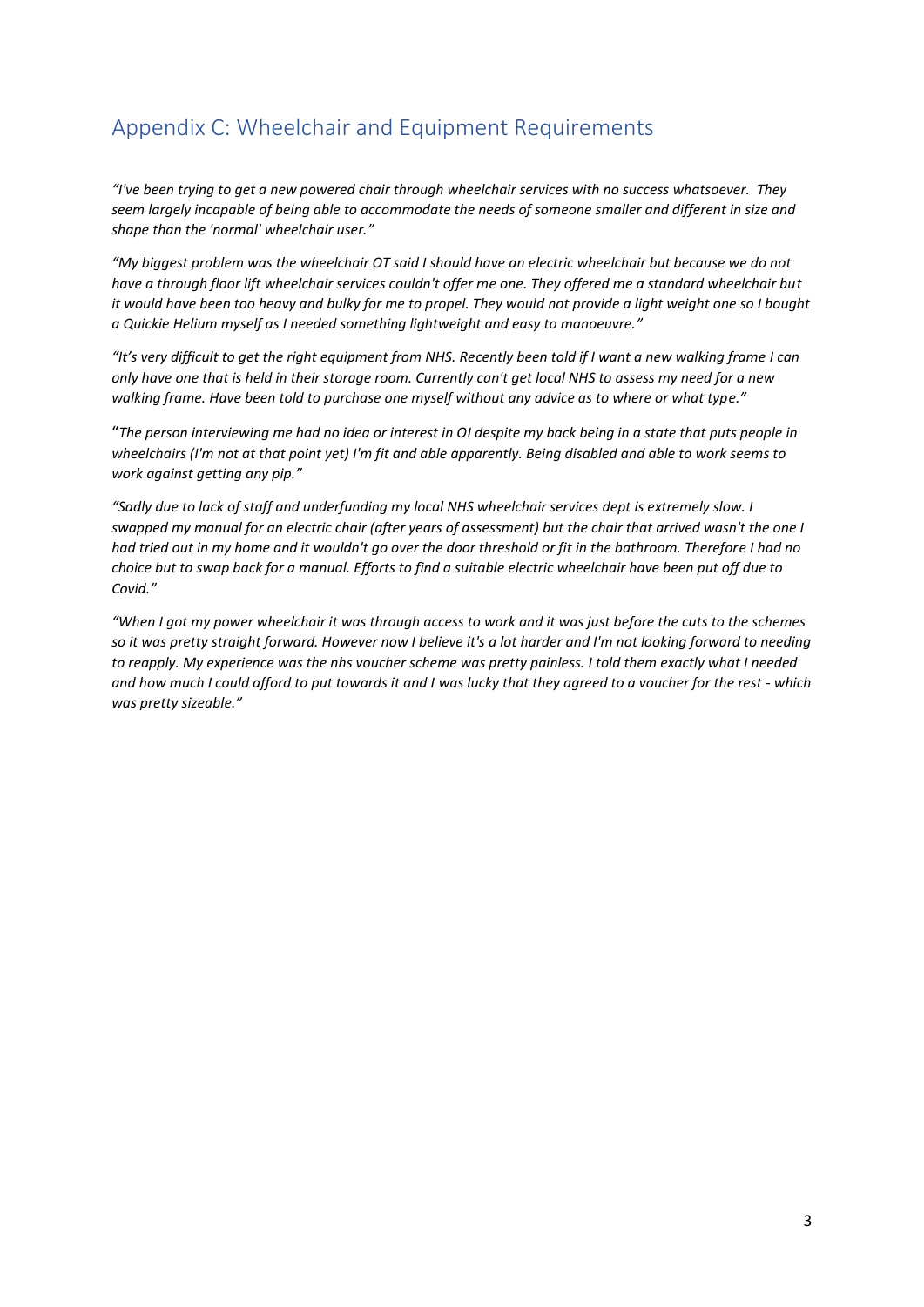# <span id="page-3-0"></span>Appendix D: Travel and Transport

#### Walking

*"Pavements are so canted it's impossible to wheel, especially with few drop curves and problems with them being dug up by cable companies who do a bad patch job".* 

#### Public Transport

*"I will only occasionally, reluctantly go somewhere I can't take my car. Public transport is a nightmare. Taxis are unreliable and unsafe (I've had drivers admit they cancel "wheelchair jobs"), it's too cold and hard to get to bus stops, trains are also unreliable (assistance) and it's all just very very stressful and not worth it."*

*"If I didn't have my car (that is heavily adapted) I wouldn't go out much. I don't feel safe on any modes of transport. Taxis are unreliable and I feel very vulnerable with drivers who make it obvious they don't like "wheelchair jobs".* 

*"Sometimes, assistance on trains doesn't arrive - even when pre-booked. Bus drivers from some companies can be reluctant to assist (I.e. put the ramp down) to enable you to board."*

#### Flying

*"The stress of having equipment damaged ie wheelchair and being left stranded. Constant checking things for meeting on arrival and departure."*

*"I am not sure what the rules and regulations are about carrying oxygen cylinders, liquid painkillers and a ventilator on board a plane."*

*"It's far easier to travel by plane than it is for me to get on a bus."*

*"The cost of travel insurance for me is always very high and sometimes I chose my holiday location based on the quality of healthcare in that country. I also think the OI passport in numerous languages is great."*

*"If I travel by plane, I only ever go with my manual wheelchair which reduces my independence significantly. Also, a lot of airlines have let me down when bringing the wheelchair to the gate upon arrival. I will never travel by plane without my family".*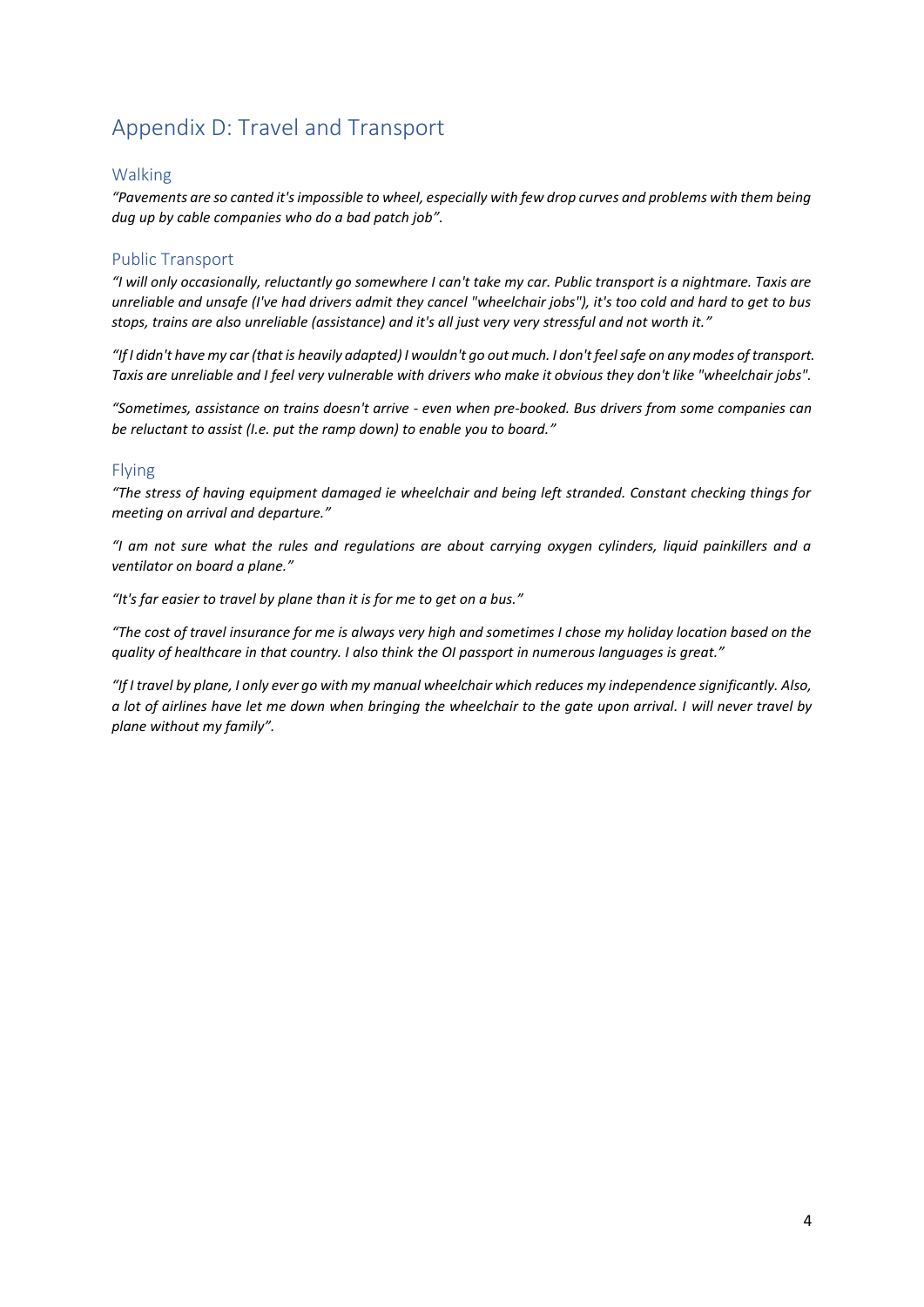## <span id="page-4-0"></span>Appendix E: Socialising and Relationships

*"I lack confidence to do anything socially - I tend to do things on my own, which can make me feel quite isolated & lonely."*

*"I love swimming but I need a friend to help me poolside to the pool lift thing and that's not always possible".* 

*"I find relying on friends can be limiting, but I have looked into other options but help is only provided for `personal care`".* 

*"Fatigue is the main issue but it's very hard to get this recognised, having medical professionals recognise that OI causes fatigue would be the first step".* 

*"Hearing loss makes relationships challenging but I try to manage. Explaining the bone condition is more challenging and having to opt out of particular social events like ice skating, skiing, is always a bit depressing!"*

*"Anxiety re. access, the effects of such outings on fatigue and pain afterwards. The general hubbub caused when asking for assistance or access help can be embarrassing".* 

*"My ability to form and maintain relationships are hindered and effected by my OI. Often due to fatigue and low energy am unable to join post-work social events or evening functions with friends often leaving weekends as the only time for this to occur."*

*"Difficult to identify places that are fully accessible and okay for me to access with friends and can be difficult to get that information from venues and often requires a lot of time and effort".* 

### <span id="page-4-1"></span>Appendix F: Work and Careers

*"I have used access to work in the past to fund travel to work when I didn't have a car and also to help assess my needs in the workplace. I thought they were brilliant."*

*"Access to work paid for my powered wheelchair rise and fall. Very good manager but still feels awkward to discuss access to work and work place adjustments."*

*"The earlier you apply to access to work the better for you and your employer. If you have reports from previous assessments or supporting evidence from University DSA useful to have to hand to share with assessors. Even if Access to Work not an option or not a route you want to go down, your employer has duty to provide adjustments you need to carry out your role. If you feel this is not being met, discuss with line manager, HR or trade union reps as appropriate and bring to attention of local disability network in office/organisation if there is one".* 

*"I have never worked a paid job. Even though I wanted to when younger. The 'benefits' trap made it impossible. I would have lost more income than I would have gained and not been able to afford to rent my flat. Later in life when I was more financially secure my ability declined and I'd also no work experience by then."*

*"Yes, definitely OI has a huge impact on my career choices. Firstly, you cannot do some things that are expected of you. For example, traveling is difficult because you need assistance. Secondly, going to meetings and/or conferences is difficult because you need someone to take you. So it can be very difficult for OI people to find jobs that fit their needs."*